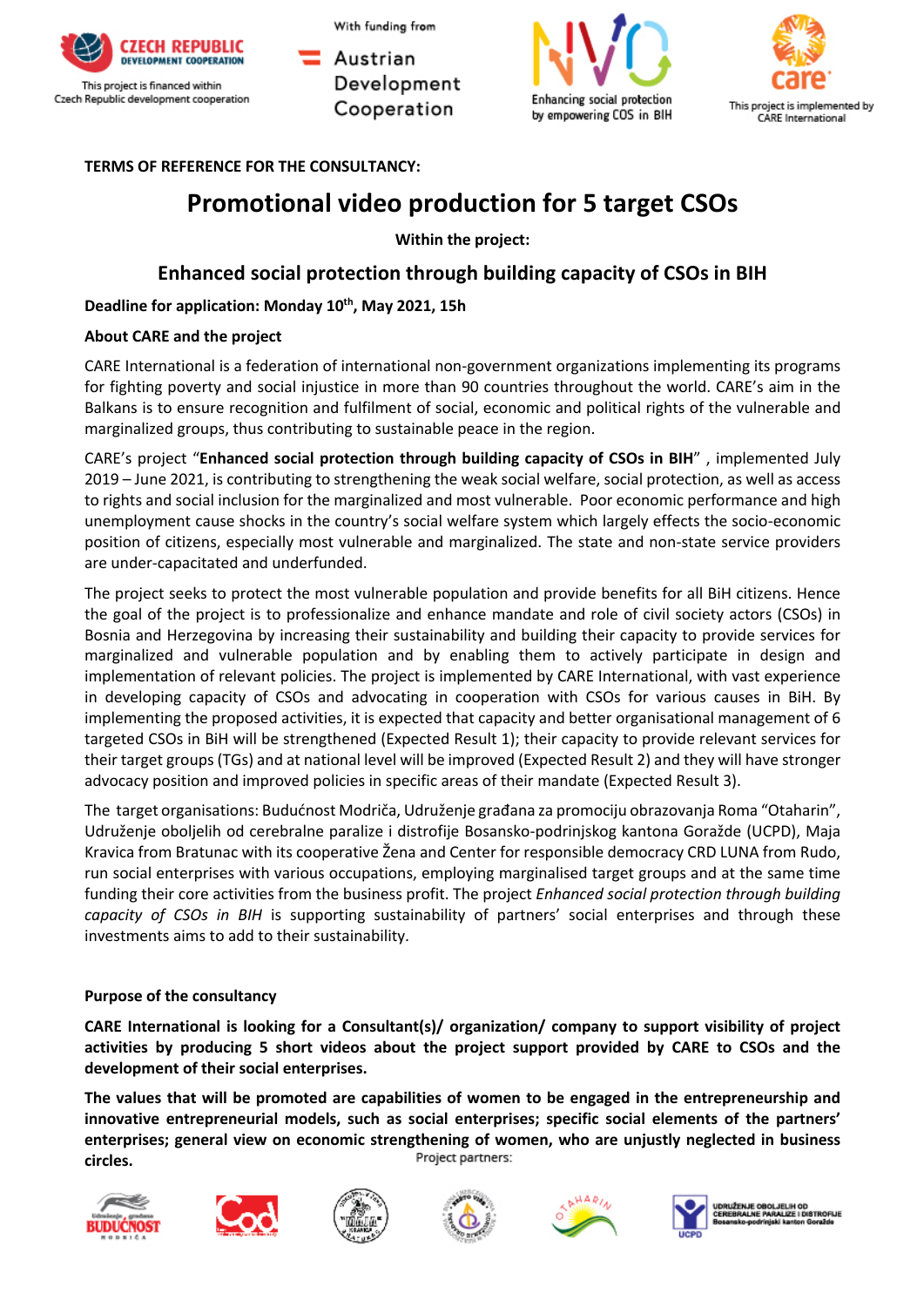

Austrian Development Cooperation





### **Target group for this consultancy are following CSOs, in their locations:**

- Udruženje oboljelih od cerebralne paralize i distrofije Bosansko-podrinjskog kantona Goražde (UCPD) with their workshop Životna pomoć ltd located in Vitkovići industrial zone, Goražde;
- Budućnost Modriča, with their plantation of fruits in Kladari Donji;
- Otaharin Bijeljina, with their organic green house production of fruits and vegetables.
- Maja Kravica from Bratunac, with their cooling facility and new catering services.
- Luna from Rudo with their newly registered cooperative "Kreativna Vizija" with the orchard in Štrpci, Rudo.

#### **Description of the Task**

- Review of the documentation and inputs relevant for the project, provided by CARE;
- In communication with CARE Project Manager, formulating the main questions which would extract the main information, values and realised goals, as well as assigning the main project stakeholders who will take part in the interviews.
- Provide to CARE PM for approval the specified methodology for the production of videos with detailed plan of visits, questions of interest for CSOs, filming locations with the shooting timeline;
- Produce 5 original short videos, promoting the above-mentioned values, about the development of social enterprises of the partners inclusion of less employable marginalised citizens (unemployed women and youth, women victims of violence, Roma, people with disabilities, elderly population). The consultant/company will produce one video per each partner organisation (in the duration of 4 minutes each, in full HD, with royalty free, or original background music), suitable for individual, or group broadcasting;
- Uploading of the produced videos on CSOs and CARE websites in BIH and Austria, with subtitles in high quality German and English (the text for subtitles to be confirmed with CARE).

#### **CARE's responsibilities**

- Provide to the Consultant the project documentation relevant for the consultancy initial and upon Consultant's request.
- Agree on the work plan with the Consultant.
- Coordinate with the Consultant and the targeted CSOs throughout the consultancy period.
- Monitor the consultancy progress, assess the consultancy products.
- Provide logistical support to the Consultant necessary for the realization of the task (eventual travel costs for field work should be included in the Consultants' bid).
- Undertake the payment upon successful job completion and adoption of the outputs.













.<br>UŽENJE OBOLJELIH OD<br>EBRALNE PARALIZE I DISTROFIJE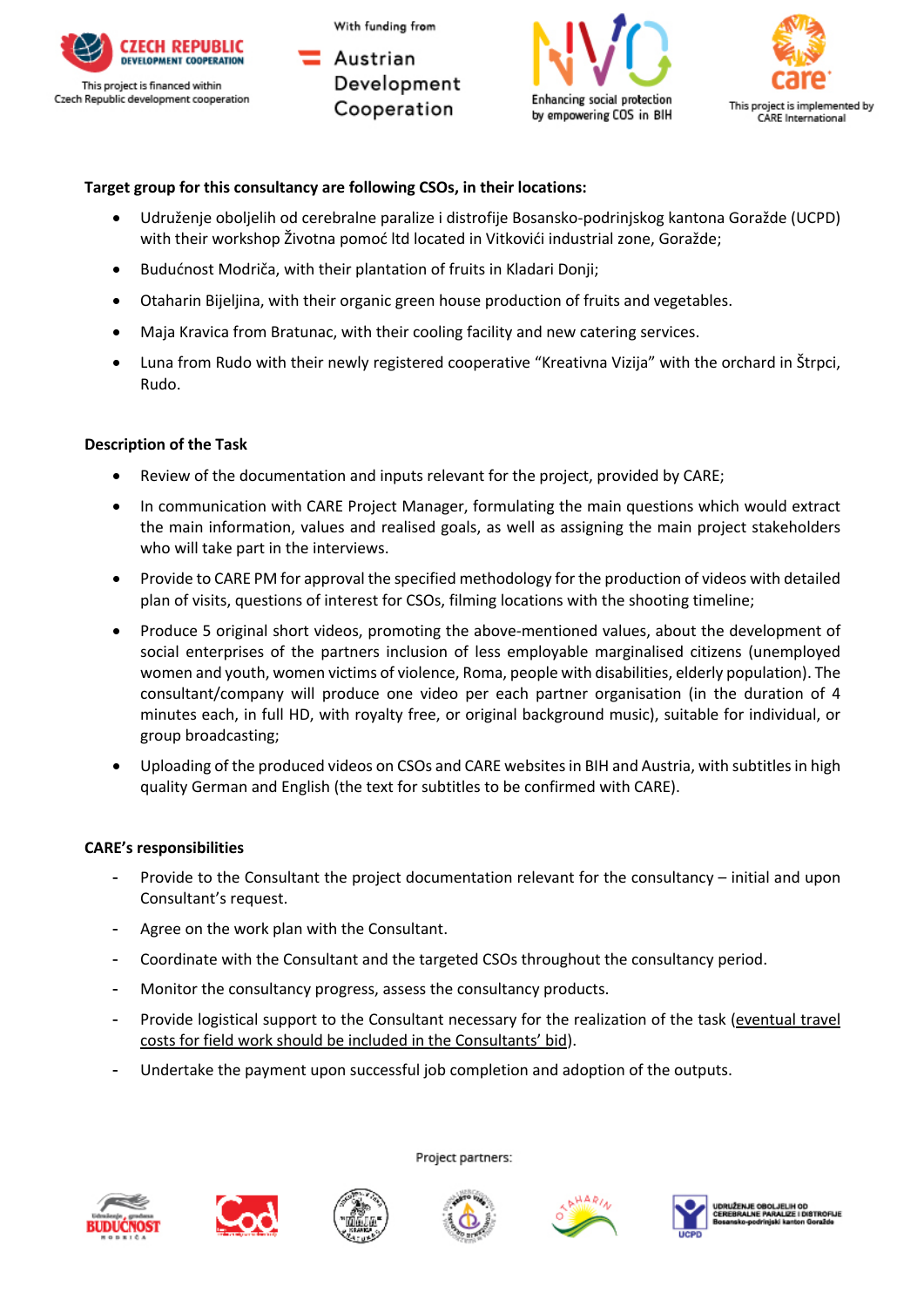

Austrian Development Cooperation





## **Schedule**

The Consultant will be engaged for a total of 10 consultancy days, over the period 17.05.2021 through 25.06.2021 and until the completion of the named consultancy obligations.

| List of activities                                              | Responsible      | Deadline                  |  |
|-----------------------------------------------------------------|------------------|---------------------------|--|
| Submission of the application and bid<br>(electronically)       | Consultant       | 10 <sup>th</sup> May 2021 |  |
| Contract signing, initial agreements<br>on the consultancy plan | CARE, Consultant | $17^{th}$ May 2021        |  |
| Consultation implementation                                     | Consultant       | $17/05 - 20/06 2021$      |  |
| Consultancy Report deadline                                     | Consultant       | $25th$ June 2021          |  |

## **Payment schedule**

|                                      | Final payment (100% of contracted amount), $\vert$ Upon the approval of the Consultancy report by CARE |
|--------------------------------------|--------------------------------------------------------------------------------------------------------|
| not later than 30 <sup>th</sup> June |                                                                                                        |

The payment for the work defined in the Contract (which will be signed between CARE and the Consultant(s)) will be made upon the work completion and the final product delivered to CARE, with all the necessary documentation (report and time sheets, etc.) as per CARE's administrative procedures.

#### **Costs**

The Consultant shall suggest a daily fee/rate per day in BAM. The Consultant should make a breakdown of costs in the budget part of the proposal-application and include different envisaged activities and types of costs (travel related costs should be included into the budget, if any). The Consultant is required to make the daily work report in accordance with CARE Balkans policies (i.e. through daily time sheets, which will be provided by CARE).

## **Description of the consultant's requirements**

The Consultant/s must comply with the following requirements:

- o Strong proven experience in in multimedia, marketing and production of the promotional video materials, with at least 5 years practice.
- o Rich references/recommendations for the related work and portfolio with examples of past similar experiences. Knowledge and readiness to utilise innovative methodologies in the design of video materials and campaigns.
- o Excellent knowledge of latest trends in promotional video campaigning.
- o Demonstrated knowledge of gender equality issues and their implications to (agricultural) business development, as well as of social entrepreneurship.

Project partners: